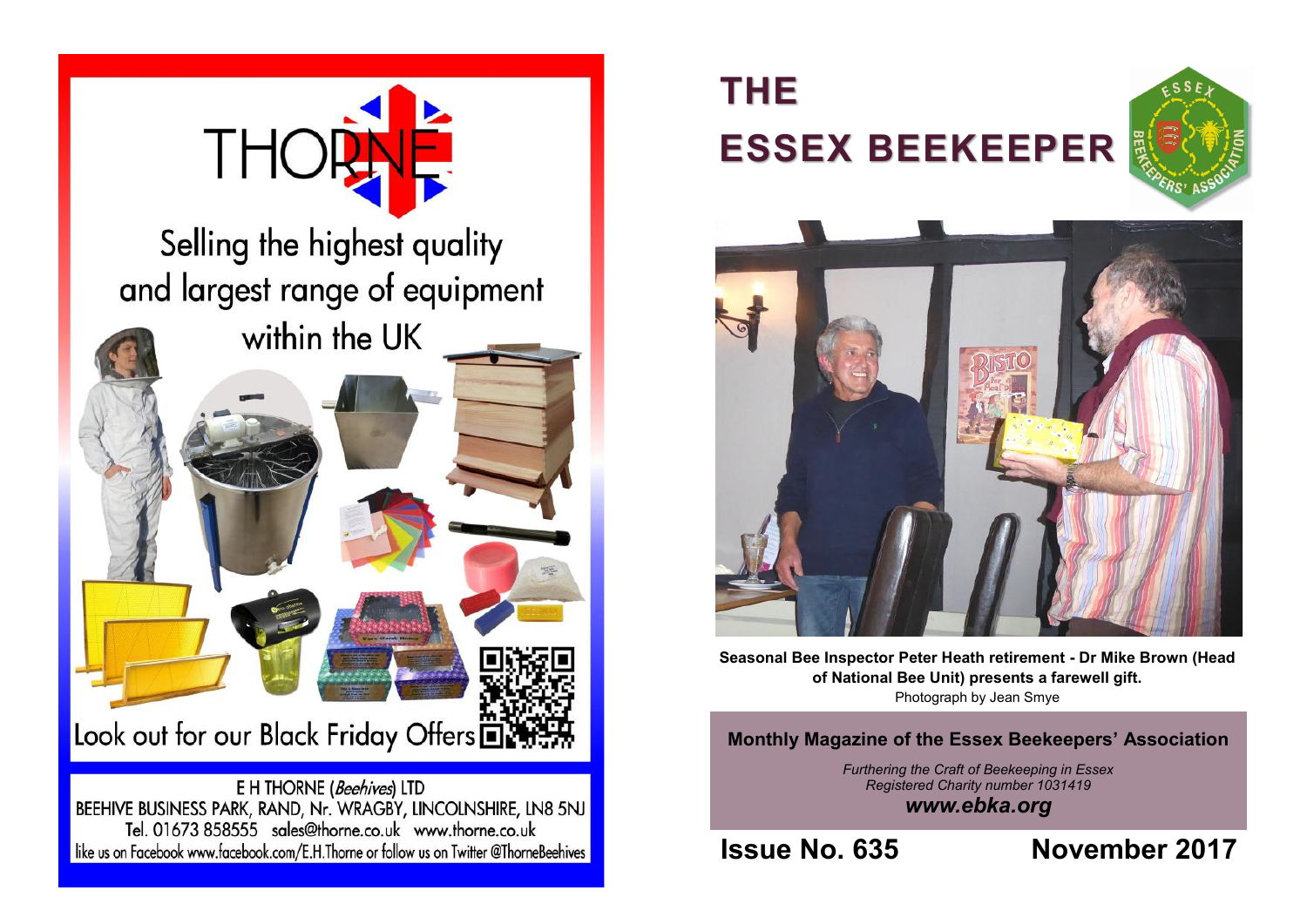## **Divisional Meetings - dates for November & December 2017**

| 2 Nov  | Thursday<br>8.00pm       | <b>Harlow</b>            | Tba & Winter Programme discussions.<br>Kings<br>Church, Red Willow, Harlow CM19 5PA                                                                                  |  |
|--------|--------------------------|--------------------------|----------------------------------------------------------------------------------------------------------------------------------------------------------------------|--|
| 2 Nov  | Thursday<br>8.00pm       | <b>Romford</b>           | <b>'Bees &amp; Farming'</b> - Talk by Richard Martin. Chadwick<br>Hall, Main Road, Gidea Park RM2 5EL                                                                |  |
| 13 Nov | Monday<br>7.30pm         | <b>Saffron</b><br>Walden | 'A City Livery Company and Beekeepers' - talk by<br>Arthur Davey, Master of the Worshipful Company<br>of Wax Chandlers. Thaxted Day Centre, Vicarage<br>Lane CM6 2RL |  |
| 15 Nov | Wed<br>7.0 <sub>pm</sub> | Dengie 100<br>& Maldon   | 'What do we do?' - Alan Hart, Bee Farmers' Assoc.<br>The Oakhouse, High St, Maldon CM9 5PR                                                                           |  |
| 16 Nov | Thursday<br>7.30pm       | <b>Epping</b><br>Forest  | tba                                                                                                                                                                  |  |
| 18 Nov | Saturday<br>9.00am       | <b>Saffron</b><br>Walden | 'Bee Improvement for All' - Sewards End Village<br>Hall, CB10 2LG - Tickets: swbka.info@gmail.com                                                                    |  |
| 20 Nov | Monday<br>7.30pm         | <b>Chelmsford</b>        | <b>Chelmsford Environmental Strategy - The Link,</b><br>Rainsford Road, Chelmsford CM1 2XB                                                                           |  |
| 22 Nov | Wed<br>7.30pm            | <b>Southend</b>          | AGM & Beekeeping Websites - WI Hall, Bellingham<br>Lane, Rayleigh, SS6 7ED                                                                                           |  |
| 23 Nov | Thursday<br>7.30pm       | Colchester               | 'Microscopy' - Langham Community Centre, School<br>Rd CO4 5PA                                                                                                        |  |
| 24 Nov | Friday<br>8.00pm         | <b>Braintree</b>         | <b>'Eat Natural'</b> - Their products and beekeeping<br>White Notley Village Hall, The Street,<br>campaign.<br>White Notley CM8 1RH                                  |  |
| 7 Dec  | Thursday<br>8.00pm       | <b>Romford</b>           | Christmas Social - Chadwick Hall, Main Road, Gidea<br>Park RM2 5EL                                                                                                   |  |
| 7 Dec  | Thursday<br>8.00pm       | <b>Harlow</b>            | Christmas Party & Bee Quiz - Kings Church, Red<br>Willow, Harlow CM19 5PA                                                                                            |  |
| 10 Dec | Sunday                   | <b>Southend</b>          | 'Informal Christmas Social' - The Roebuck PH,<br>Rayleigh                                                                                                            |  |
| 11 Dec | Monday<br>7.30pm         | Chelmsford               | 'Lets decorate our honey' - The Link, Rainsford<br>Road, Chelmsford CM1 2 XB                                                                                         |  |
| 13 Dec | Wednsday<br>7.30pm       | Dengie 100<br>& Maldon   | 'Wasps - misunderstood?' Dan (Killer Instinct). The<br>Oakhouse, High street, Maldon CM9 5PR                                                                         |  |
| 14 Dec | Thursday<br>7.30pm       | Epping<br>Forest         | AGM (part) and Christmas Social.<br>Chingford<br>Horticultural Hall.                                                                                                 |  |
| 15 Dec | Friday<br>8.00pm         | <b>Braintree</b>         | Christmas Social - White Notley Village Hall, CM8<br>1RH                                                                                                             |  |

## **Who's who and how to contact them**

**President of EBKA** Pat Allen Hon CLM

**Trustees:**

**Chairman**: *Ian Nichols* 17 Dyers Hall Road, Leytonstone, London E11 4AD email ian@iannichols.demon.co.uk tel. 0208 558 4733 / 07980 299 638 **Secretary**: *Michael Webb* 19 Ingrebourne Gardens, Upminster, Essex RM14 1BQ email gsecebka@virginmedia.com tel. 01708 250 606 / 07712 490 511 **Treasurer**: *Tom Keeper* 24 Purbeck Road, Hornchurch RM11 1NA email t.keeper@btinternet.com tel: 07771 898 944 **Divis** 

|  |  |  |  | sional Trustees: |  |
|--|--|--|--|------------------|--|
|--|--|--|--|------------------|--|

| Braintree                  | <b>Stuart Mitson</b>                  | stuart.mitson@btinternet.com                           |
|----------------------------|---------------------------------------|--------------------------------------------------------|
| Chelmsford                 | Peter Aldridge                        | phaldridge@btinternet.com                              |
| Colchester                 | Tom Geddes                            | tom.geddes@btinternet.com                              |
| Dengie Hundred & Maldon    | Mark Hallows                          | trustee@dmbka.org.uk                                   |
| <b>Epping Forest</b>       | Don McHale                            | donaldmchale@gmail.com                                 |
| Harlow                     | <b>Martin Cavalier</b>                | cavalier@btinternet.com                                |
| Romford                    | <b>Paul Wiltshire</b>                 | paul.g.wiltshire@btinternet.com                        |
| Saffron Walden<br>Southend | Vanessa Wilkinson<br>Chad Colby-Blake | vwilkinson27@hotmail.com<br>chadlyboy@blueyonder.co.uk |
|                            |                                       |                                                        |

#### **Divisional Contacts:**

**Braintree**: Jan French 07725 166 609 **Chelmsford**: James Curtis 07940 757 831 **Colchester**: Morag Chase 01206 522 576 **D.H. & Maldon**: Carlie Mayes 07979 862 952 **Harlow**: Nick Holmes 07730 735 752 **Epping Forest**: Robin Harman 07971 237 312 **Romford:** Pat Allen 01708 220 897 **Saffron Walden**: Vanessa Wilkinson 01799 542 337 **Southend**: Pat Holden 01702 477 592 **EBKA Education Secretary:** Jane Ridler Old Barn House, 36 Walden Road, Sewards End, Saffron Walden, Essex CB10 2LF 01799 218 023 jane.ridler@uwclub.net **EBKA Examinations Secretary:** Pat Allen , 8 Franks Cottages, St Mary's Lane, Upminster, Essex RM14 3NU 01708 220 897 pat.allen7@icloud.com *The Essex Beekeeper* **Magazine: Editor**: Jean Smye, email: jsmye@sky.com tel. 07731 856 361 **Advertising**: Jean Smye email: jsmye@sky.com tel. 07731 856 361 **Mailing Secretary:** Michael Elliott email: michaelelliott55@sky.com **Web site**: Nick Holmes email: webmaster@essexbeekeepers.com **Printed by Streamset, 12 Rose Way, Purdeys Industrial Estate, Rochford, Essex SS4 1LY Regional Bee Inspectors for EBKA Region:**

Epping Forest and Romford Divisions (excluding Brentwood): Diane Steele diane.steele@fera.gsi.gov.uk tel. All other Divisions: Keith Morgan keith.morgan@fera.gsi.gov.uk tel. 01485 520 838 or 07919 004 215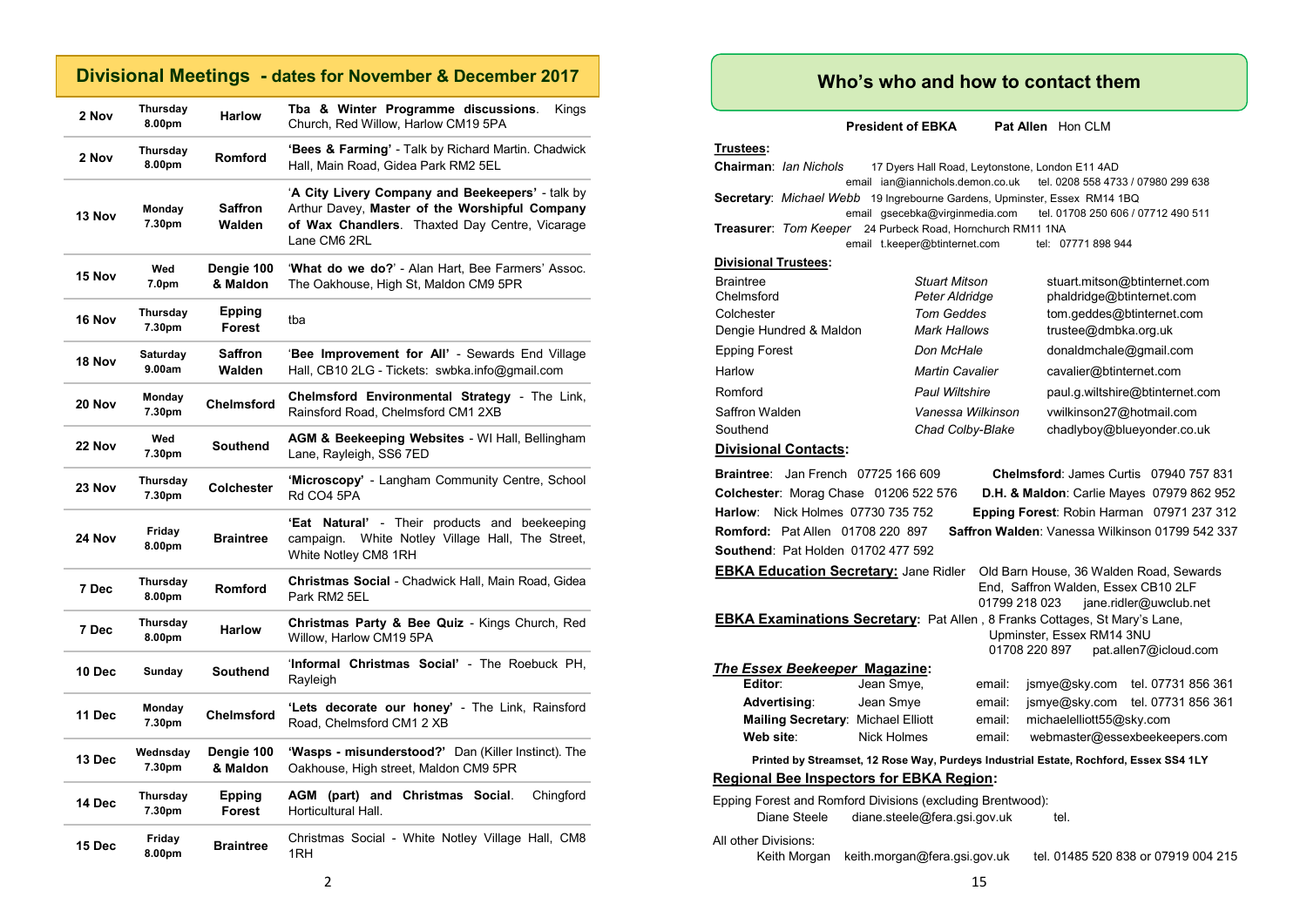## **BBKA MODULE STUDY GROUPS & MODULE 2 TRAINING DAY - 2017-18**



If you are interested in joining the Module Study Groups or Module 2 Training Day please email me:

[jane.ridler@uwclub.net](mailto:jane.ridler@uwclub.net) EBKA Education Secretary.

**The Study Groups** will be held in October/November, evenings tbc, in Great Dunmow, and will cover **Module 1** (Honey Bee Management) and **Module 5**  (Honey Bee Biology) in preparation for 11th November exams.

**The Module 2 Training Day** (Honey Bee Products & Forage) will take place at Writtle University on Sunday 21st January 2018.

Knowledge and experience up to the Basic Assessment will be assumed but only required if you are actually sitting the exams.

More details later, depending on response.

## **The Bee Shed**

**Approved** *N***ational** *B***ee** *S***upplies Stockist and Distributor** A Range of Frames and Foundation Hives and Hive Parts, Tools and Equipment Open by Appointment: Please call Wendy on **07764 609 803** or Email: [beeshed@btinternet.com](mailto:beeshed@btinternet.com)  **f** The Bee Shed Stock **Meepshole, Great Prestons Lane,** 

**Stock, Essex CM4 9RL**

# WANTED

## **EBKA General Secretary**

The term of office of the current General Secretary concludes at the end of the EBKA 2018 AGM to be held on Saturday 24 March.

This role is essential in organising meetings of the Central Executive Committee (CEC), dealing with all Association correspondence, arranging the Annual General Meeting and undertaking other duties of a secretary of an organisation.

Ian Nichols, the chair of the CEC would like to hear from any member who wishes to be considered for this role. Please email Ian at:

 **[ian.nichols@iannichols.demon.co.uk](mailto:ian.nichols@icloud.com)** with your details to register your interest.

Please contact Michael Webb, the current General Secretary at: **[gsecebka@virginmedia.com](mailto:gsecebka@virginmedia.com)** if you [would like further details of the role and the nature of](mailto:gsecebka@virginmedia.com)  [the duties of this position.](mailto:gsecebka@virginmedia.com)

[Closing date: end of December, interviews to be held](mailto:gsecebka@virginmedia.com)  [in the New Year.](mailto:gsecebka@virginmedia.com)

#### *Did You Know?*

**The** *Essex Beekeeper* **is available online at ebka.org approximately a week before the end of the previous month.**

**Members of EBKA can advertise in this publication** *FREE OF CHARGE*  **for equipment/goods, etc for sale or wanted on a non-commercial basis. Send details and contact details to Editor at: jsmye@sky.com by the 4th of the previous month**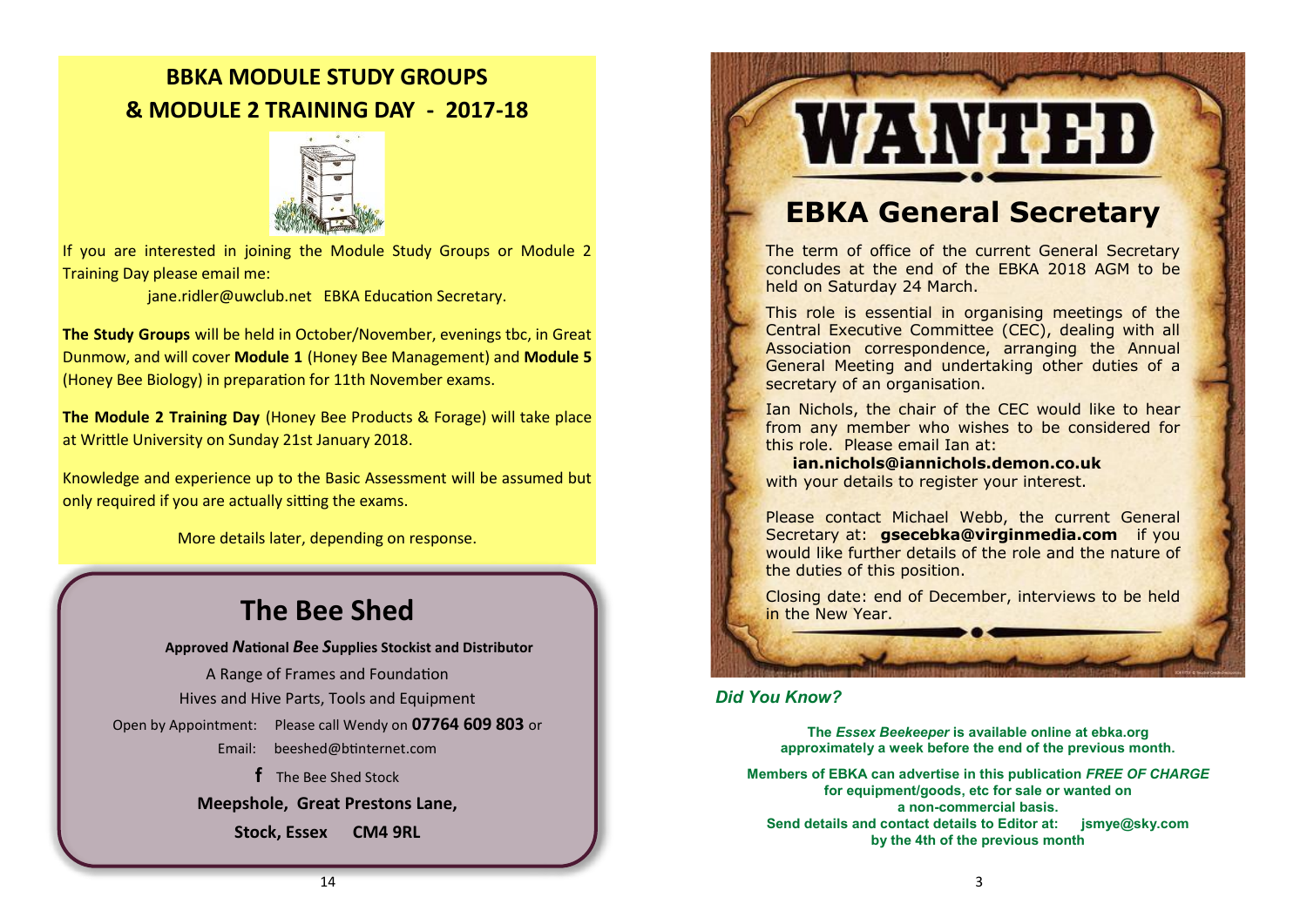## **Saffron Walden BKA**

with **BIBBA** 

Bee Improvement and Bee Breeders Association

## Bee Improvement for All

## with **Roger Patterson**

## **Saturday 18 November 2017**

9 am to 4.30 pm

## *Cost: £ 12.50 to include tea/coffee*

#### *Limited availability, please enquire before booking*

**'Bee Improvement For All'** is a one day course that is designed to help beekeepers use opportunities to improve their bees, as well as giving information to those who wish to raise more queens. Some speakers and books don't serve the beekeeper with a few colonies very well, as they often use methods that are beyond the needs of the ordinary beekeeper. This course will help and encourage beekeepers of all abilities to improve their bees, using simple techniques without the need for specialist equipment.

There will be plenty of information on colony management, with emphasis on understanding what is happening inside colonies and keeping things simple. This course will help beekeepers to rear their own queens from good local stock that are survivors, rather than using imported queens that may introduce pests and diseases and may not suit our unpredictable climate.

 *Please bring your own lunch.*

*To check availability -*

*Swbka.info@gmail.com*





#### **PETER DALBY - PEBADALE APIARIES**

For all your beekeeping and apitherapy supplies **Large Stock held - all year round** *Competitive prices; any item not stocked to special order* **37 Cecil Road, Cheshunt, Hertfordshire EN8 8TN Tel: 01992 622645 Email: pebadalebees@btinternet.com Open Mon - Sat** Telephone before calling

**(any reasonable time)**

**CLOSED SUNDAY Agent for E H Thorne and Northern Bee Books**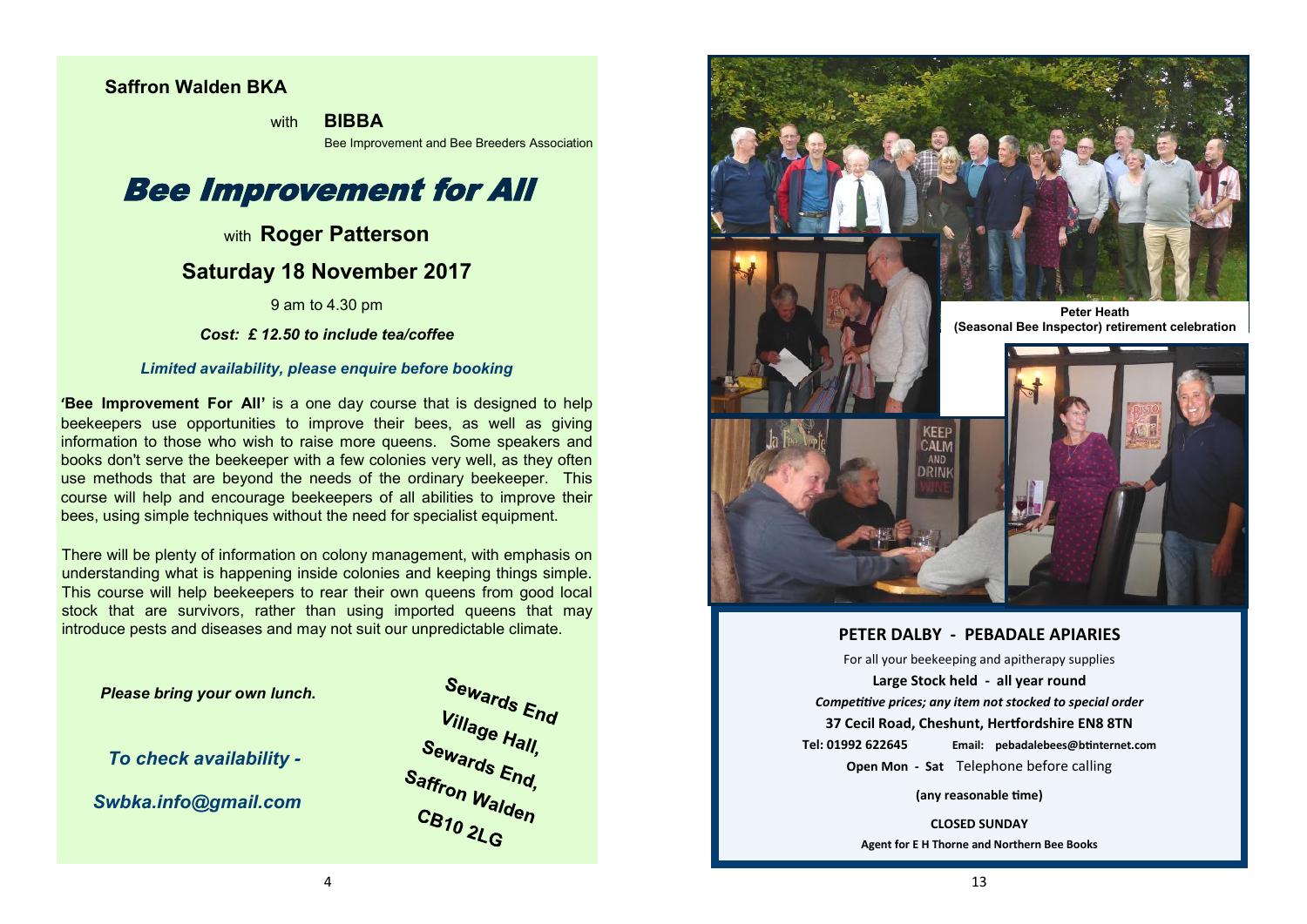## **The Differences between Winter and Summer Bees**

### From an article courtesy of Celia Davis, Warwickshire BKA via ebees

In the late Summer and Autumn the queen continues to lay, although at a reduced rate. The bees that develop from these eggs will have a lower metabolic rate and little work to do as there are fewer larvae to feed and the available forage is meagre. As a result of this they remain physiologically 'young' and do not follow the normal pattern of development and aging which we see throughout the Summer; when at approximately 3 week old the bees graduate from in-hive duties to foraging and, as a result, age and die in about 2–3 weeks. The aging process in a bee switches when that bee becomes a forager.

At that point in its life, a number of changes take place: its protein levels drop, its Juvenile Hormone (JH) levels rise and it is then on the slippery slope to death. Our winter bees however, do not make this transition at 3 weeks, but continue in their physiologically young state until the Spring, when they kick-start the massive colony growth which precedes the swarming season. So, how do they prepare for this lifestyle? All newly-hatched workers eat nectar / honey and large quantities of bee bread, which is stored, fermented pollen. The honey provides the carbohydrate in the diet but the pollen contains large amounts of protein plus some fat, minerals and vitamins, and is used by the summer bees to manufacture brood food in the mandibular and hypopharyngeal glands of these young bees so that they can feed larvae. Young winter bees also consume large quantities of bee bread but they do not use it immediately. Instead, much of it is stored in their fat bodies as substances including enzymes and other proteins. Two characteristics that differentiate the winter bees are their level of fat body and their amount of egg yolk precursor vitellogenin (vg). Fat bodies are spread throughout the body of the bee, principally in the roof and the floor of the abdomen, where they appear as masses of white cells. The bees from colonies that survive the Winter most successfully have higher levels of vg and also interestingly but perhaps not surprisingly lower levels of varroa. Well fed, winter bees have abundant fat bodies.

One of their principal stored proteins is vitellogenin (vg), and quantities of this are also stored in the hypopharyngeal glands, which remain plump. In the Spring, as new larvae need food, all this stored protein is converted into brood food. With their protein reserves depleted, our winter bees become foragers, the aging process starts for them and they die.

So the differences between winter and summer bees include - body fatness, protein amounts and types of hormone levels, which control their life span and enable them to fulfil their different roles in the life cycle of the colony.



This year saw a change of venue from Barleylands to the Orsett Show at Thurrock and it went extremely well.

This was a 1 day event compared to 2 days previously. We had a large marquee set along the side and towards one of the corners of the showground. There was plenty of room for a gazebo and the Bee Demonstration pen to go alongside.



We received over 300 exhibits on the day which

proved to be a good display within and outside the marquee. We introduced two new classes to celebrate our 130th annual show - polish and stitch work. Unfortunately, we received very few Junior class exhibits this year - we need to look at how we can encourage better interest for next year.

Money was spent on the refurbishment of the bee demonstration clock, which was in a poor state of repair. As you know we also devised and printed a new tri-fold leaflet with information about the Essex Beekeepers Association together with details of local Divisions.

Even though this was only a 1 day event, we had only just enough volunteers for the day. Sadly, some Divisions did not put forward any volunteers at all.

Due to the travelling distance for Colchester Division, who had responsibility for catering, they were concerned with transporting food over that distance on health grounds. We agreed to arrange for food to be collected from Cosco - Lakeside, and this worked very well.

Setting up the show at the showground was helped by well organised, accommodating and helpful showground management. They were extremely happy with the marquee and display and are encouraging us to return next year as this was a very successful day.

The show committee consists of EBKA members who work hard to present your show. It would be great if we had a member from each division of EBKA - how about it?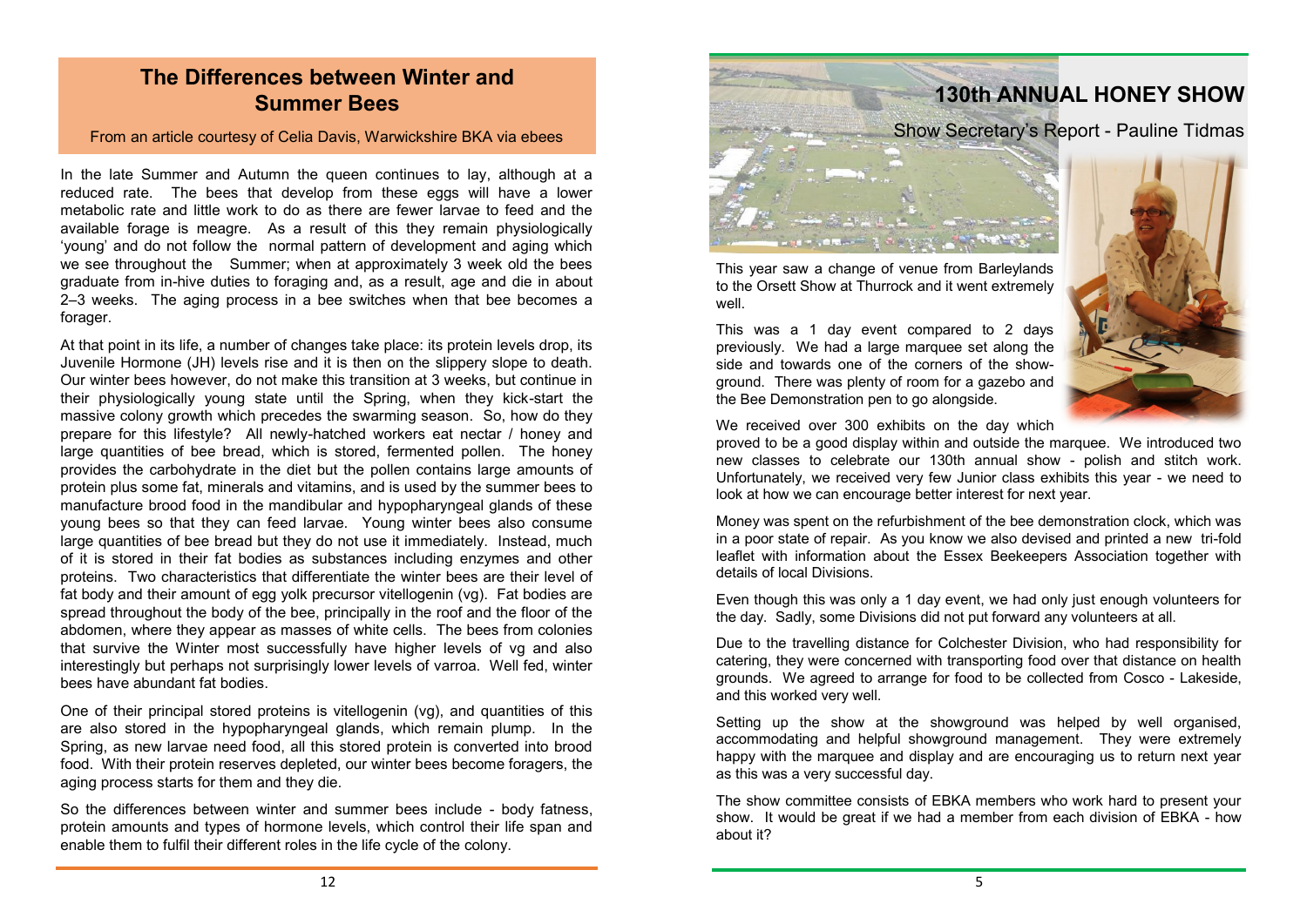## **EBKA Governance**

## **Information from the CEC Working Party**

As you may know, Essex Beekeepers' Association is a registered charity, not an ordinary club or society and we have been looking at our governance for some months. Very helpfully, a new charities governance code was published in July of this year with a version specifically for small charities like ours. In our case our charitable purpose is *to promote and further the craft of beekeeping***.** 

EBKA is itself an Area Association Member of the BBKA which is also a registered charity with the objects *of promoting and furthering the craft of beekeeping and to advancing the education of the public in the importance of bees in the environment*.

The CEC has established a working party who are looking at all aspects of our governance including how we can ensure that EBKA meets the new code. Everything in the new code is about putting in place the processes and behaviours that mean charities like ours will be better able to deliver their purposes.

The code starts from the principle that trustees understand their role and are interested in helping their organisations develop further. The code contains some stretching objectives, but we believe they are all achievable for EBKA. There is an increased expectation in relation to aspects of board composition (in our case the CEC), dynamics and behaviours with explicit good practice recommendations about board size, frequency of board performance reviews, and trustees' terms of office. For example, there is a new emphasis on the chair's role in promoting good governance. If you are interested you can find the code at: [www.charitygovernancecode.org/en](http://www.charitygovernancecode.org/en)

So, what can you do to help and what changes might we see? First the good news is that we believe we are already well governed and we have a written constitution. We will in future need Trustees who are trained in the needs of our Charity and we aim to provide both existing and all new Trustees with training next year, before they take on their roles after the AGM.

It would help greatly if Divisions chose their Trustees in the full knowledge that they will need to be committed to EBKA's cause and have joined the Central Executive Committee because they want to help EBKA deliver its purposes effectively for public benefit, recognising that meeting our stated public benefit is an ongoing requirement.

stock issued is accounted for, this year it has made a difference to the costing for the *BBKA News* as it comes under that umbrella. Sharon Blake, who is the editor of the *BBKA News,* has worked wonders this year, producing four books up to now with more in the making. She has also managed to reduce the print costs by £5,000.00 for the *BBKA News.*  Sally Carter gets in the advertising for the magazine and despite the books being 'extras' she has managed to get our regular advertisers to dip their hands in their pockets and support each book, a fantastic job by anyone's standards, this keeps the price down for our members.

We have recruited a new member of staff to help with fundraising - Clare Hartry has joined the team. She has a Master's Degree in Journalism and has worked with the Association of Applied Biologists on their Journal *Food and Energy Security.* Clare has all the right attributes to help in the quest for funds.

We will have **six vacancies for Trustees** in January. If you want to see how the BBKA is managed and would want to help influence its future, please apply to be a Trustee by asking your Association to sponsor you with another Association to second you. You need a passion for bees and to be a team player. It can be a challenging role but it has a lot of job satisfaction which goes with it. We work with likeminded people, after all we all look after bees. The skills are used within Education, HR, IT, Finance, Shows, Fund Raising, Research and Governance, then we combine all those at the Executive Committee meeting, discussing the best way forward for each section and ultimately for our members. If you have experience in any of these areas please consider this opportunity.

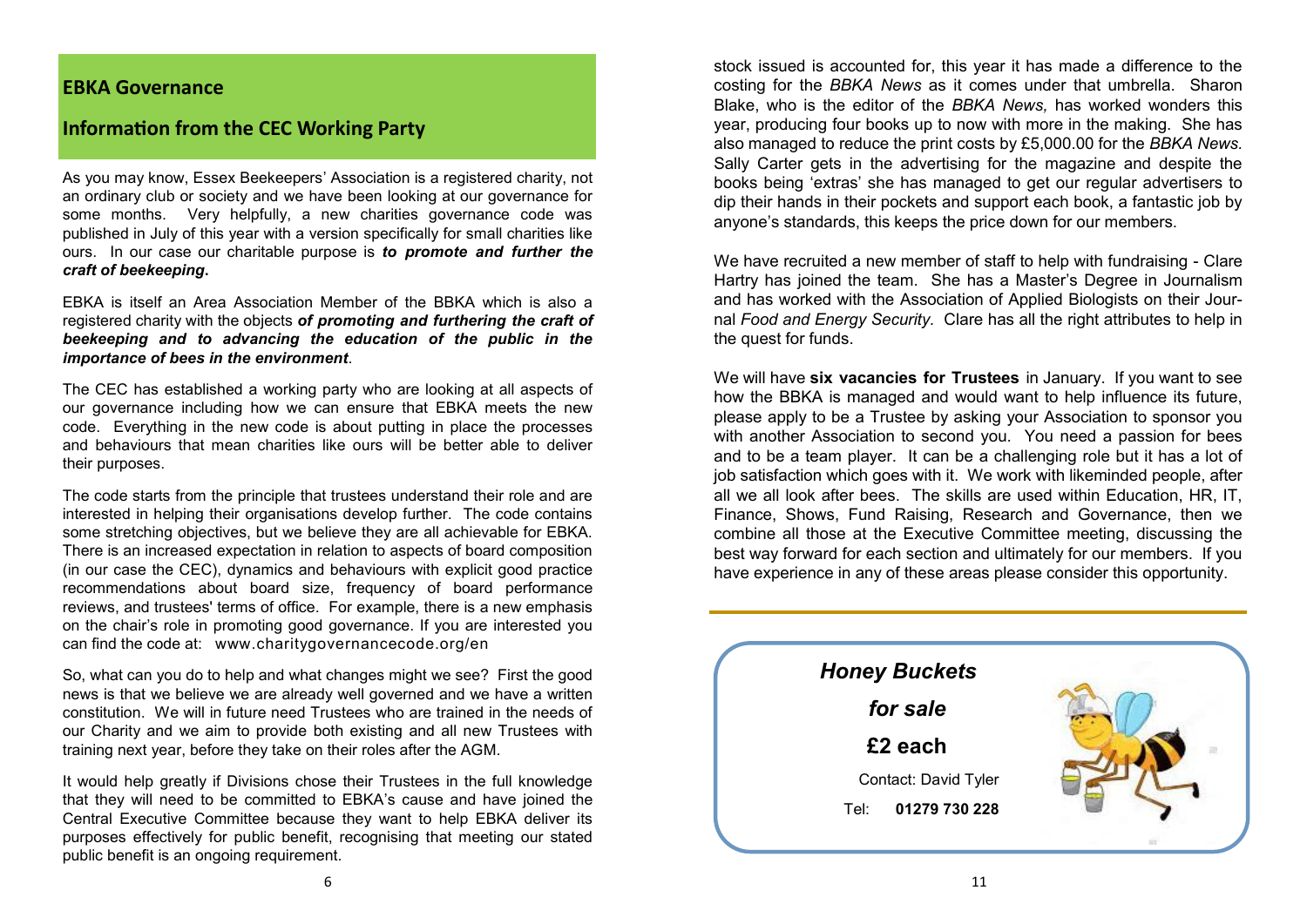**The Swarm Video**. All the shooting necessary to provide the video material is now "in the can" as they say. Launch date will be the ADM - this is one of the 3 videos originally sponsored by Rowse.

**Bees in the Curriculum:** Almost complete - style and content agreed and a launch date set for the National Honey Show. This is the teachers' pack to enable them to incorporate the honey bee and other pollinator education in primary schools across the country.

**School Visitors Pack:** This has been developed by Sue Webster and is currently being trialled. Launch date Spring Convention. This package is for the lay school visitor, a beekeeper, to deliver talks and activities in primary schools. Hopefully, this introduction will also inspire the teachers to take up and use the *Bees in the Curriculum* pack. Training will be available for beekeepers who want to participate. Training will be made available from May onwards.

**Healthy Hive Guide**: The update of this booklet is still on schedule for delivery at the spring convention.

More candidates are sought for trustees with an interest in education and training to serve on the E&H committee. Get you nominations in to the BBKA office please.

Our finances are looking good again, we have watched everything to get best value for money, some of this is due to the fact that Research has not used their budget this year, Pam Hunter who is the lead has had surgery which has immobilised her for a while, but she is back in harness now and is pursuing new ventures in research. By the time you read this letter you will probably have received the budgets for next year and we seem to be on track to have a small surplus this year, (fingers crossed)

The Web page design is now approved, we just have to get the script correct, it looks very good, but we want it to do so much more than previously, it also has to be user friendly, so there is a way to go yet.

The new Data Base system is looking to be on target for January next year that will be such an improvement for the associations and for the office staff as well.

We are looking at installing a stock control system - we hold stock for *Adopt a beehive* as with doing this in house it saves a considerable amount of money and the previous 'packers' made quite a lot of mistakes. We also have all the new booklets, they are sold through the shop and also taken to shows by Trustees and the Shows Committee. We want to be in a situation where we have a base stock level for reordering so that if anything needs updating we have the time to do this. We also need to know that the



**The Seven Principles that determine how a charity is meeting its legal and regulatory responsibilities**

They will also need to understand their roles and legal responsibilities, and, in particular, have read and understood the Charity Commission's guidance *The Essential Trustee* and our governing document '*The EBKA Rules'*. They will also need to be committed to good governance and want to contribute to our continued improvement.

EBKA is an unincorporated association and is therefore not a "legal entity" in law. This means it has no legal rights and is not separate from its members. It follows that individual members are legally responsible for the acts and omissions of the entire organisation. As EBKA acts through individuals or committees or divisions then in most cases, those individuals are responsible to the person they deal with, for what they do in the name of EBKA.

This is another aspect of our governance that we need to look at. We could for example consider becoming a Charitable Incorporated Organisation (CIO) which is what the BBKA are doing. A CIO is a new form of legal entity designed especially for not for profit organisations such as ours. The main intended benefits of the new entity are that it has legal personality, the ability to conduct business in its own name, and limited liability so that its members and trustees will not have to contribute in the event of financial loss.

There is a lot to do. We will be preparing a new Trustees Handbook in time for new trustees in 2018 and ensuring that any changes we do need to make have the support of the CEC and the Divisions.